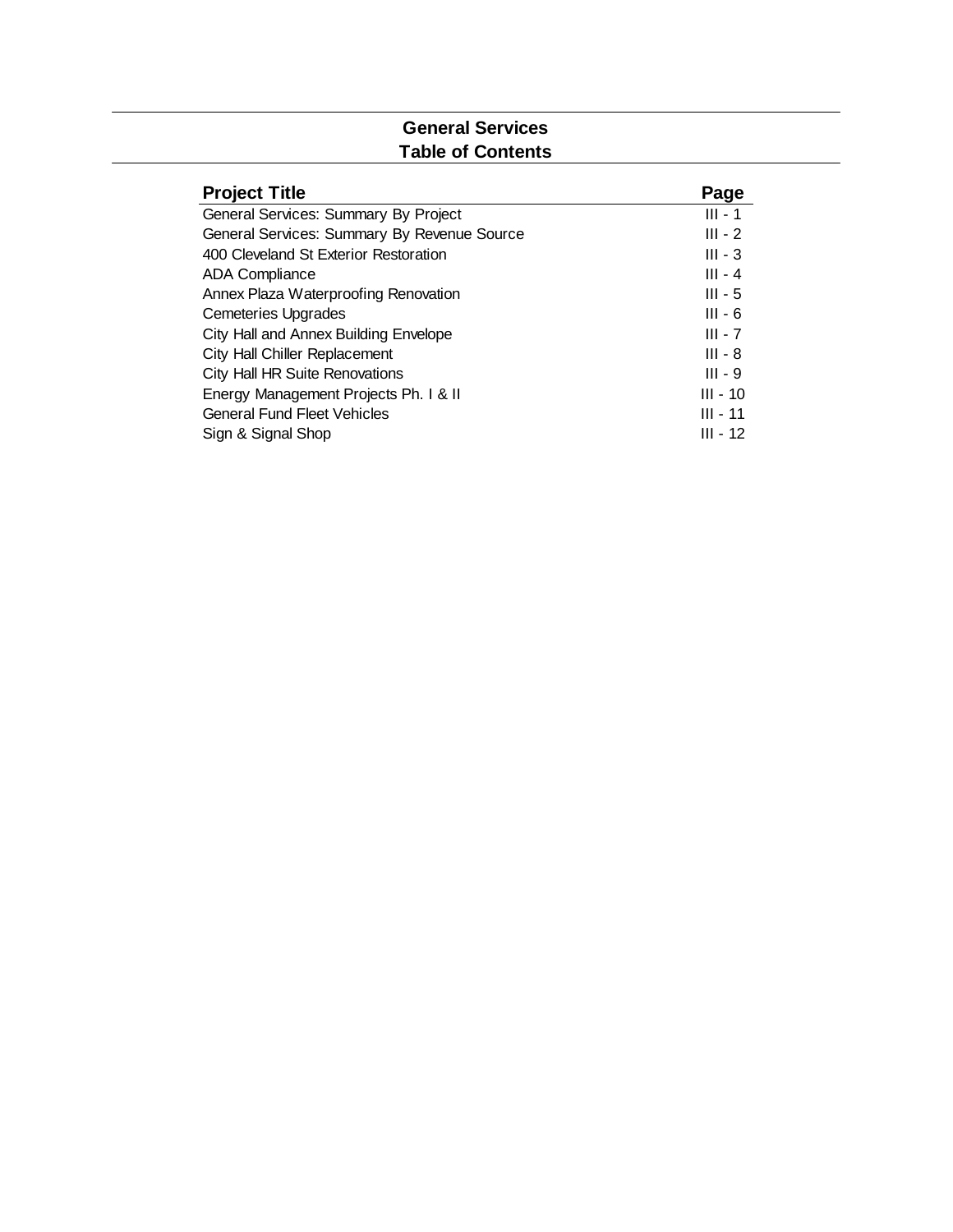|                                                    |                   |             |             | <b>SUMMARY BY PROJECT</b> |             |             |                  |                        |                      |
|----------------------------------------------------|-------------------|-------------|-------------|---------------------------|-------------|-------------|------------------|------------------------|----------------------|
| Category                                           | <b>Prior Year</b> | FY 2014-15  | FY 2015-16  | FY 2016-17                | FY 2017-18  | FY 2018-19  | FY 2019-20       | <b>Future</b><br>Years | <b>Total Request</b> |
| 400 Cleveland<br><b>St Exterior</b><br>Restoration | 600,000           | 0           | 0           | $\mathbf 0$               | $\mathbf 0$ | $\pmb{0}$   | $\mathbf 0$      | 0                      | 600,000              |
| <b>ADA</b><br>Compliance                           | 2,353,947         | 350,000     | $\mathbf 0$ | $\mathbf 0$               | $\mathbf 0$ | $\mathbf 0$ | $\mathbf 0$      | 0                      | 2,703,947            |
| Annex Plaza<br>Waterproofing<br>Renovation         | 580,000           | 0           | $\mathbf 0$ | $\mathbf 0$               | $\mathbf 0$ | $\mathbf 0$ | $\mathbf 0$      | 0                      | 580,000              |
| Cemeteries<br>Upgrade                              | 290,000           | 340,000     | $\mathbf 0$ | $\mathbf 0$               | $\mathbf 0$ | $\pmb{0}$   | $\mathbf 0$      | 0                      | 630,000              |
| City Hall and<br><b>Annex Building</b><br>Envelope | 4,570,376         | $\mathbf 0$ | $\mathbf 0$ | $\mathbf 0$               | $\mathbf 0$ | $\mathbf 0$ | $\mathbf 0$      | 0                      | 4,570,376            |
| <b>City Hall Chiller</b><br>Replacement            | 950,000           | 0           | $\mathbf 0$ | 0                         | 0           | 0           | $\mathbf 0$      | 0                      | 950,000              |
| City Hall HR<br>Suite<br>Renovations               | 200,000           | 0           | $\mathbf 0$ | $\mathbf 0$               | $\mathbf 0$ | $\mathbf 0$ | $\mathbf 0$      | 0                      | 200,000              |
| Energy<br>Management<br>Projects Ph. I<br>& II     | 854,490           | 393,000     | $\mathbf 0$ | 0                         | $\mathbf 0$ | $\mathbf 0$ | $\mathbf 0$      | 0                      | 1,247,490            |
| <b>General Fund</b><br><b>Fleet Vehicles</b>       | 7,788,112         | 3,000,000   | $\mathbf 0$ | $\mathbf 0$               | $\mathbf 0$ | $\pmb{0}$   | $\mathbf 0$      | 0                      | 10,788,112           |
| Sign & Signal<br>Shop                              | 1,130,000         | 0           | 2,500,000   | $\pmb{0}$                 | $\mathbf 0$ | $\mathbf 0$ | $\boldsymbol{0}$ | 0                      | 3,630,000            |
|                                                    | \$19,316,925      | \$4,083,000 | \$2,500,000 | \$0                       | \$0         | \$0         | \$0              | \$0                    | \$25,899,925         |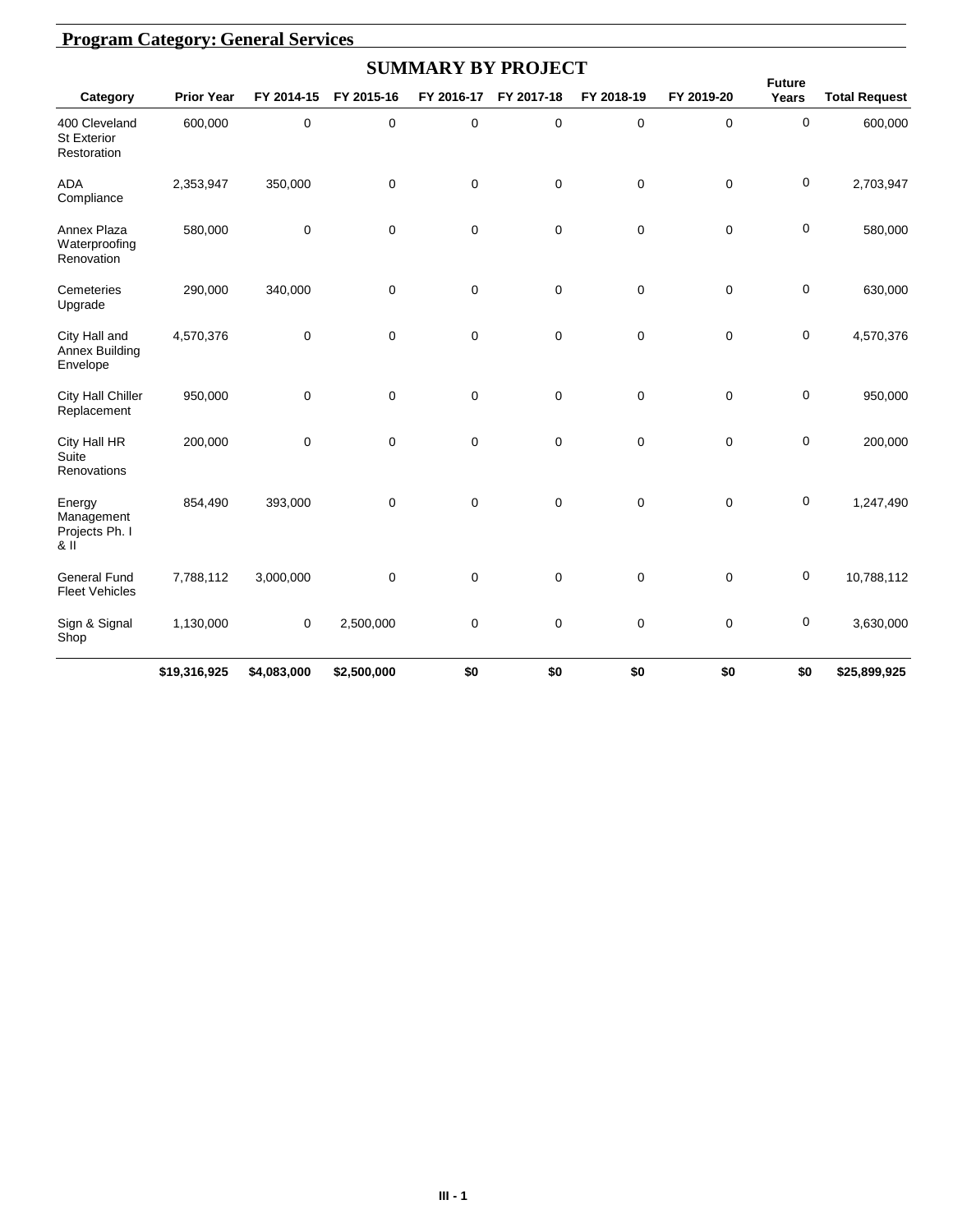#### **SUMMARY BY REVENUE SOURCE**

|                          |                   |             |             |            |            |            |            | <b>Future</b> |                     |
|--------------------------|-------------------|-------------|-------------|------------|------------|------------|------------|---------------|---------------------|
| Category                 | <b>Prior Year</b> | FY 2014-15  | FY 2015-16  | FY 2016-17 | FY 2017-18 | FY 2018-19 | FY 2019-20 | Years         | <b>Total Funds</b>  |
| Unidentified             |                   | 0           | 2,500,000   |            |            |            |            | 0             | 2,500,000           |
| <b>Rev Unauthorized</b>  |                   |             |             |            |            |            |            | 0             | 0                   |
| <b>Rev Authorized</b>    |                   |             |             |            |            |            |            |               |                     |
| Pay-As-You-Go            | 648.956           |             |             |            |            |            |            | 0             | 648,956             |
| Other                    | 9,092,602         | 3,733,000   |             |            |            |            |            | 0             | 12,825,602          |
| Intergovernmental        |                   |             |             |            |            |            |            |               |                     |
| <b>Installment Sales</b> | 8,255,367         | 350,000     |             |            |            |            |            | 0             | 8,605,367           |
| Impact Fees              |                   |             |             |            |            |            |            | 0             |                     |
| <b>GOB Unauthorized</b>  |                   |             |             |            |            |            |            |               |                     |
| <b>GOB Authorized</b>    | 1,320,000         |             |             |            |            |            |            | 0             | 1,320,000           |
|                          | \$19,316,925      | \$4,083,000 | \$2,500,000 | \$0        | \$0        | \$0        | \$0        |               | \$0<br>\$25,899,925 |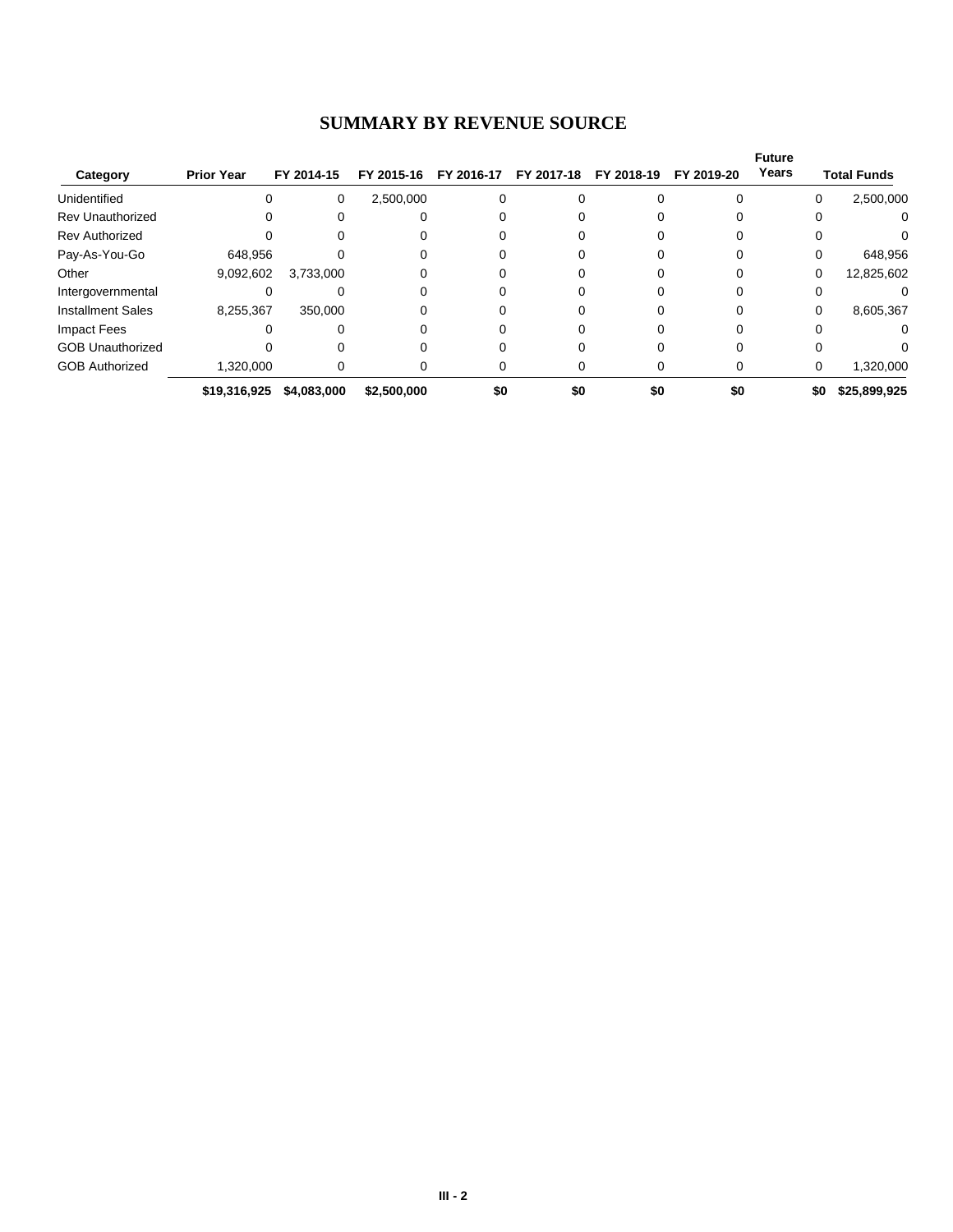| Service Area                          |                           |           | Department              |                                                                                                                                                            |                         | Division/Program:  |                            | District:              |              |
|---------------------------------------|---------------------------|-----------|-------------------------|------------------------------------------------------------------------------------------------------------------------------------------------------------|-------------------------|--------------------|----------------------------|------------------------|--------------|
| <b>General Services</b>               |                           |           | <b>General Services</b> |                                                                                                                                                            |                         | Project Management |                            | 5                      |              |
| <b>Project Title</b>                  |                           |           | <b>Pin Number</b>       |                                                                                                                                                            |                         | <b>Master Plan</b> |                            |                        |              |
| 400 Cleveland St Exterior Restoration |                           |           | 0831-09-07-4458         |                                                                                                                                                            | No                      |                    |                            |                        |              |
| <b>Project Description</b>            |                           |           |                         |                                                                                                                                                            |                         |                    |                            |                        |              |
| elements.                             |                           |           |                         | This project addresses serious deterioration of all existing exterior masonry,<br>building caulking, window leaks and other deteriorated building envelope |                         |                    | <b>Picture</b><br>vailable |                        |              |
| <b>PROJECT STATUS -</b>               |                           | June 2014 |                         |                                                                                                                                                            | <b>PROJECTED DATES:</b> |                    |                            | <b>TYPE REQUEST</b>    |              |
|                                       | <b>Total Expenditures</b> |           | \$26                    | Beginning                                                                                                                                                  |                         | 07/12              |                            | Continuation           |              |
|                                       |                           |           |                         | Completion                                                                                                                                                 |                         | 12/14              |                            |                        |              |
| Appropriation                         | <b>Prior Year</b>         | 2014-15   | 2015-16                 | 2016-17                                                                                                                                                    | 2017-18                 | 2018-19            | 2019-20                    | <b>Future</b><br>Years | <b>TOTAL</b> |
| Planning/Design                       | \$70,000                  | \$0       | \$0                     | \$0                                                                                                                                                        | \$0                     | \$0                | \$0                        | \$0                    | \$70,000     |
| Land                                  | \$0                       | \$0       | \$0                     | \$0                                                                                                                                                        | \$0                     | \$0                | \$0                        | \$0                    | \$0          |
| Construction                          | \$450,000                 | \$0       | \$0                     | \$0                                                                                                                                                        | \$0                     | \$0                | \$0                        | \$0                    | \$450,000    |
| Equip/Furnishings                     | \$0                       | \$0       | \$0                     | \$0                                                                                                                                                        | \$0                     | \$0                | \$0                        | \$0                    | \$0          |
| Contingency                           | \$80,000                  | \$0       | \$0                     | \$0                                                                                                                                                        | \$0                     | \$0                | \$0                        | \$0                    | \$80,000     |
| <b>Total</b>                          | \$600,000                 | \$0       | \$0                     | \$0                                                                                                                                                        | \$0                     | \$0                | \$0                        | \$0                    | \$600,000    |
| Revenue                               | <b>Prior Year</b>         | 2014-15   | 2015-16                 | 2016-17                                                                                                                                                    | 2017-18                 | 2018-19            | 2019-20                    | <b>Future</b><br>Years | <b>TOTAL</b> |
| Pay-As-You-Go                         | \$0                       | \$0       | \$0                     | \$0                                                                                                                                                        | \$0                     | \$0                | \$0                        | \$0                    | \$0          |
| <b>GOB Authorized</b>                 | \$0                       | \$0       | \$0                     | \$0                                                                                                                                                        | \$0                     | \$0                | \$0                        | \$0                    | \$0          |
| <b>GOB Unauthorize</b>                | \$0                       | \$0       | \$0                     | \$0                                                                                                                                                        | \$0                     | \$0                | \$0                        | \$0                    | \$0          |
| <b>Rev Authorized</b>                 | \$0                       | \$0       | \$0                     | \$0                                                                                                                                                        | \$0                     | \$0                | \$0                        | \$0                    | \$0          |
| <b>Rev Unauthorized</b>               | \$0                       | \$0       | \$0                     | \$0                                                                                                                                                        | \$0                     | \$0                | \$0                        | \$0                    | \$0          |
| <b>Installment Sales</b>              | \$600,000                 | \$0       | \$0                     | \$0                                                                                                                                                        | \$0                     | \$0                | \$0                        | \$0                    | \$600,000    |
| <b>Impact Fees</b>                    | \$0                       | \$0       | \$0                     | \$0                                                                                                                                                        | \$0                     | \$0                | \$0                        | \$0                    | \$0          |
| Intergovernmental                     | \$0                       | \$0       | \$0                     | \$0                                                                                                                                                        | \$0                     | \$0                | \$0                        | \$0                    | \$0          |
| Other                                 | \$0                       | \$0       | \$0                     | \$0                                                                                                                                                        | \$0                     | \$0                | \$0                        | \$0                    | \$0          |
| Unidentified                          | \$0                       | \$0       | \$0                     | \$0                                                                                                                                                        | \$0                     | \$0                | \$0                        | \$0                    | \$0          |
| <b>Total</b>                          | \$600,000                 | \$0       | \$0                     | \$0                                                                                                                                                        | \$0                     | \$0                | \$0                        | \$0                    | \$600,000    |
| <b>Operating</b>                      | <b>Prior Year</b>         | 2014-15   | 2015-16                 | 2016-17                                                                                                                                                    | 2017-18                 | 2018-19            | 2019-20                    | <b>Future</b><br>Years | <b>TOTAL</b> |
| <b>Capital Outlay</b>                 | \$0                       | \$0       | \$0                     | \$0                                                                                                                                                        | \$0                     | \$0                | \$0                        | \$0                    | \$0          |
| Maint/Operations                      | \$0                       | \$0       | \$0                     | \$0                                                                                                                                                        | \$0                     | \$0                | \$0                        | \$0                    | \$0          |
| Personnel                             | \$0                       | \$0       | \$0                     | \$0                                                                                                                                                        | \$0                     | \$0                | \$0                        | \$0                    | \$0          |
| <b>Total</b>                          | \$0                       | \$0       | \$0                     | \$0                                                                                                                                                        | \$0                     | \$0                | \$0                        | \$0                    | \$0          |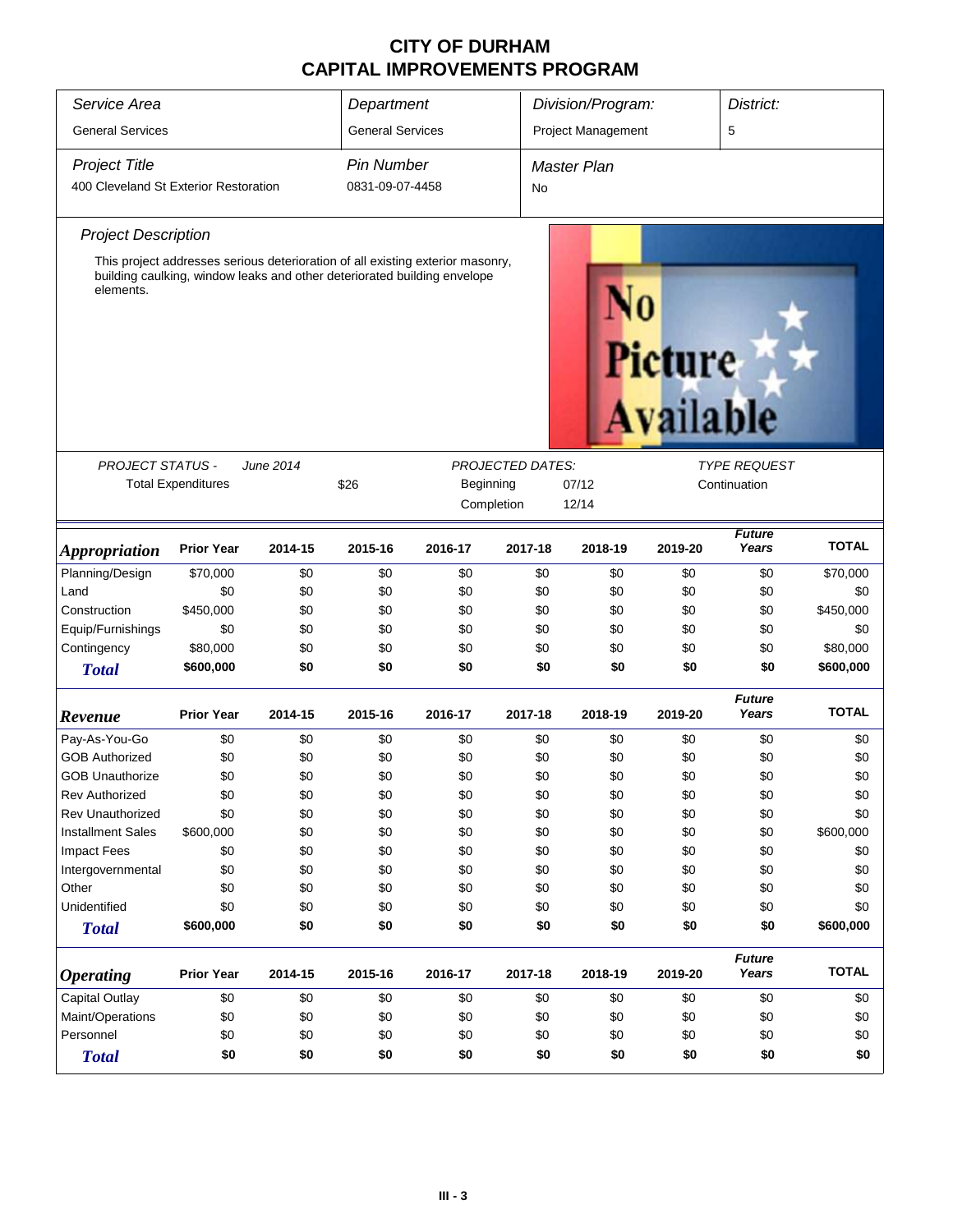| Service Area                |                           |             | Department              |                                                                                                                                                                                                                                            |                         | Division/Program: |                                    | District:              |              |
|-----------------------------|---------------------------|-------------|-------------------------|--------------------------------------------------------------------------------------------------------------------------------------------------------------------------------------------------------------------------------------------|-------------------------|-------------------|------------------------------------|------------------------|--------------|
| <b>General Services</b>     |                           |             | <b>General Services</b> |                                                                                                                                                                                                                                            |                         |                   |                                    | All                    |              |
|                             |                           |             |                         |                                                                                                                                                                                                                                            |                         |                   |                                    |                        |              |
| <b>Project Title</b>        |                           |             | <b>Pin Number</b>       |                                                                                                                                                                                                                                            |                         | Master Plan       |                                    |                        |              |
| <b>ADA Compliance</b>       |                           |             |                         |                                                                                                                                                                                                                                            |                         |                   |                                    |                        |              |
| <b>Project Description</b>  |                           |             |                         |                                                                                                                                                                                                                                            |                         |                   |                                    |                        |              |
| the Eno.                    |                           |             |                         | This CIP request addresses the deficiencies identified by the Department of<br>Justice concerning the requirements for ADA compliance throughout the City.<br>FY15 funding will include parks projects at Valley Springs and West Point on |                         |                   | <b>Picture</b><br><b>Available</b> |                        |              |
| <b>PROJECT STATUS -</b>     |                           | June 2014   |                         |                                                                                                                                                                                                                                            | <b>PROJECTED DATES:</b> |                   |                                    | <b>TYPE REQUEST</b>    |              |
|                             | <b>Total Expenditures</b> | \$1,892,074 |                         | Beginning                                                                                                                                                                                                                                  |                         | 07/04             |                                    | Continuation           |              |
|                             |                           |             |                         | Completion                                                                                                                                                                                                                                 |                         | 12/15             |                                    |                        |              |
|                             |                           |             |                         |                                                                                                                                                                                                                                            |                         |                   |                                    | <b>Future</b>          |              |
| <i><b>Appropriation</b></i> | <b>Prior Year</b>         | 2014-15     | 2015-16                 | 2016-17                                                                                                                                                                                                                                    | 2017-18                 | 2018-19           | 2019-20                            | Years                  | <b>TOTAL</b> |
| Planning/Design             | \$929,800                 | \$350,000   | \$0                     | \$0                                                                                                                                                                                                                                        | \$0                     | \$0               | \$0                                | \$0                    | \$1,279,800  |
| Land                        | \$0                       | \$0         | \$0                     | \$0                                                                                                                                                                                                                                        | \$0                     | \$0               | \$0                                | \$0                    | \$0          |
| Construction                | \$1,343,947               | \$0         | \$0                     | \$0                                                                                                                                                                                                                                        | \$0                     | \$0               | \$0                                | \$0                    | \$1,343,947  |
| Equip/Furnishings           | \$0                       | \$0         | \$0                     | \$0                                                                                                                                                                                                                                        | \$0                     | \$0               | \$0                                | \$0                    | \$0          |
| Contingency                 | \$80,200                  | \$0         | \$0                     | \$0                                                                                                                                                                                                                                        | \$0                     | \$0               | \$0                                | \$0                    | \$80,200     |
| <b>Total</b>                | \$2,353,947               | \$350,000   | \$0                     | \$0                                                                                                                                                                                                                                        | \$0                     | \$0               | \$0                                | \$0                    | \$2,703,947  |
| Revenue                     | <b>Prior Year</b>         | 2014-15     | 2015-16                 | 2016-17                                                                                                                                                                                                                                    | 2017-18                 | 2018-19           | 2019-20                            | <b>Future</b><br>Years | <b>TOTAL</b> |
| Pay-As-You-Go               | \$648,956                 | \$0         | \$0                     | \$0                                                                                                                                                                                                                                        | \$0                     | \$0               | \$0                                | \$0                    | \$648,956    |
| <b>GOB Authorized</b>       | \$0                       | \$0         | \$0                     | \$0                                                                                                                                                                                                                                        | \$0                     | \$0               | \$0                                | \$0                    | \$0          |
| <b>GOB Unauthorize</b>      | \$0                       | \$0         | \$0                     | \$0                                                                                                                                                                                                                                        | \$0                     | \$0               | \$0                                | \$0                    | \$0          |
| <b>Rev Authorized</b>       | \$0                       | \$0         | \$0                     | \$0                                                                                                                                                                                                                                        | \$0                     | \$0               | \$0                                | \$0                    | \$0          |
| <b>Rev Unauthorized</b>     | \$0                       | \$0         | \$0                     | \$0                                                                                                                                                                                                                                        | \$0                     | \$0               | \$0                                | \$0                    | \$0          |
| <b>Installment Sales</b>    | \$1,554,991               | \$350,000   | \$0                     | \$0                                                                                                                                                                                                                                        | \$0                     | \$0               | \$0                                | \$0                    | \$1,904,991  |
| <b>Impact Fees</b>          | \$0                       | \$0         | \$0                     | \$0                                                                                                                                                                                                                                        | \$0                     | \$0               | \$0                                | \$0                    | \$0          |
| Intergovernmental           | \$0                       | \$0         | \$0                     | \$0                                                                                                                                                                                                                                        | \$0                     | \$0               | \$0                                | \$0                    | \$0          |
| Other                       | \$150,000                 | \$0         | \$0                     | \$0                                                                                                                                                                                                                                        | \$0                     | \$0               | \$0                                | \$0                    | \$150,000    |
| Unidentified                | \$0                       | \$0         | \$0                     | \$0                                                                                                                                                                                                                                        | \$0                     | \$0               | \$0                                | \$0                    | \$0          |
| <b>Total</b>                | \$2,353,947               | \$350,000   | \$0                     | \$0                                                                                                                                                                                                                                        | \$0                     | \$0               | \$0                                | \$0                    | \$2,703,947  |
| <b>Operating</b>            | <b>Prior Year</b>         | 2014-15     | 2015-16                 | 2016-17                                                                                                                                                                                                                                    | 2017-18                 | 2018-19           | 2019-20                            | <b>Future</b><br>Years | <b>TOTAL</b> |
| Capital Outlay              | \$0                       | \$0         | \$0                     | \$0                                                                                                                                                                                                                                        | \$0                     | \$0               | \$0                                | \$0                    | \$0          |
| Maint/Operations            | \$0                       | \$0         | \$0                     | \$0                                                                                                                                                                                                                                        | \$0                     | \$0               | \$0                                | \$0                    | \$0          |
| Personnel                   | \$0                       | \$0         | \$0                     | \$0                                                                                                                                                                                                                                        | \$0                     | \$0               | \$0                                | \$0                    | \$0          |
| <b>Total</b>                | \$0                       | \$0         | \$0                     | \$0                                                                                                                                                                                                                                        | \$0                     | \$0               | \$0                                | \$0                    | \$0          |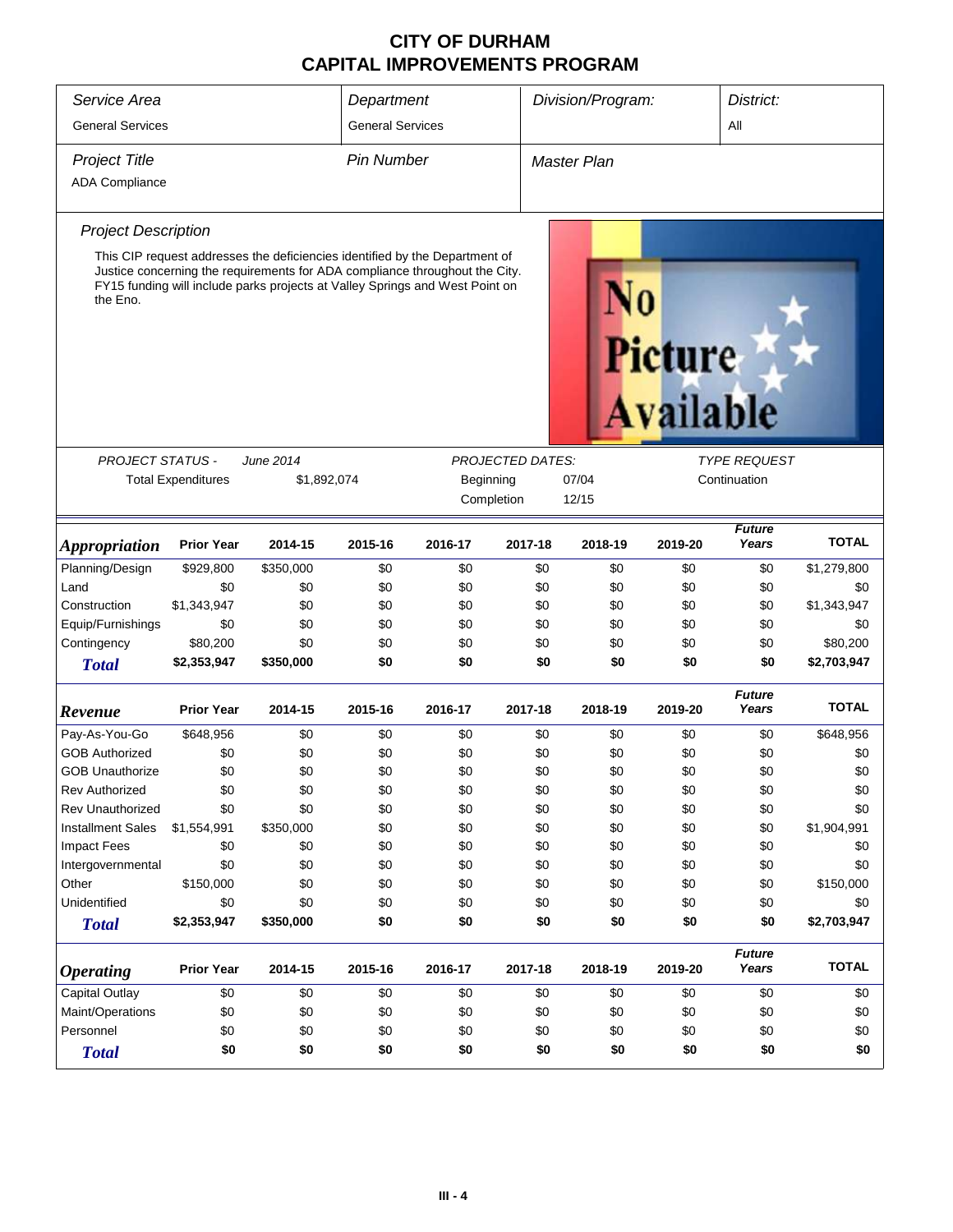| Service Area                         |                                    |           | Department              |                                                                                                                                                                    |                         | Division/Program:            |         | District:              |              |
|--------------------------------------|------------------------------------|-----------|-------------------------|--------------------------------------------------------------------------------------------------------------------------------------------------------------------|-------------------------|------------------------------|---------|------------------------|--------------|
| <b>General Services</b>              |                                    |           | <b>General Services</b> |                                                                                                                                                                    |                         | <b>Facilities Management</b> |         | All                    |              |
| <b>Project Title</b>                 |                                    |           | <b>Pin Number</b>       |                                                                                                                                                                    |                         | <b>Master Plan</b>           |         |                        |              |
| Annex Plaza Waterproofing Renovation |                                    |           | 0821-05-97-9539         |                                                                                                                                                                    | No                      |                              |         |                        |              |
| <b>Project Description</b>           |                                    |           |                         |                                                                                                                                                                    |                         |                              |         |                        |              |
|                                      | must also be removed and replaced. |           |                         | This project replaces the existing and deteriorating waterproofing system over<br>the City Hall parking garage under the plaza. To do this, the plaza topping slab |                         |                              |         |                        |              |
| <b>PROJECT STATUS -</b>              |                                    | June 2014 |                         |                                                                                                                                                                    | <b>PROJECTED DATES:</b> |                              |         | <b>TYPE REQUEST</b>    |              |
|                                      | <b>Total Expenditures</b>          |           | \$0                     | Beginning<br>Completion                                                                                                                                            |                         | 07/12<br>06/15               |         | Continuation           |              |
| <b>Appropriation</b>                 | <b>Prior Year</b>                  | 2014-15   | 2015-16                 | 2016-17                                                                                                                                                            | 2017-18                 | 2018-19                      | 2019-20 | <b>Future</b><br>Years | <b>TOTAL</b> |
| Planning/Design                      | \$35,000                           | \$0       | \$0                     | \$0                                                                                                                                                                | \$0                     | \$0                          | \$0     | \$0                    | \$35,000     |
| Land                                 | \$0                                | \$0       | \$0                     | \$0                                                                                                                                                                | \$0                     | \$0                          | \$0     | \$0                    | \$0          |
| Construction                         | \$465,000                          | \$0       | \$0                     | \$0                                                                                                                                                                | \$0                     | \$0                          | \$0     | \$0                    | \$465,000    |
| Equip/Furnishings                    | \$0                                | \$0       | \$0                     | \$0                                                                                                                                                                | \$0                     | \$0                          | \$0     | \$0                    | \$0          |
| Contingency                          | \$80,000                           | \$0       | \$0                     | \$0                                                                                                                                                                | \$0                     | \$0                          | \$0     | \$0                    | \$80,000     |
| <b>Total</b>                         | \$580,000                          | \$0       | \$0                     | \$0                                                                                                                                                                | \$0                     | \$0                          | \$0     | \$0                    | \$580,000    |
| Revenue                              | <b>Prior Year</b>                  | 2014-15   | 2015-16                 | 2016-17                                                                                                                                                            | 2017-18                 | 2018-19                      | 2019-20 | <b>Future</b><br>Years | <b>TOTAL</b> |
| Pay-As-You-Go                        | \$0                                | \$0       | \$0                     | \$0                                                                                                                                                                | \$0                     | \$0                          | \$0     | \$0                    | \$0          |
| <b>GOB Authorized</b>                | \$0                                | \$0       | \$0                     | \$0                                                                                                                                                                | \$0                     | \$0                          | \$0     | \$0                    | \$0          |
| <b>GOB Unauthorize</b>               | \$0                                | \$0       | \$0                     | \$0                                                                                                                                                                | \$0                     | \$0                          | \$0     | \$0                    | \$0          |
| Rev Authorized                       | \$0                                | \$0       | \$0                     | \$0                                                                                                                                                                | \$0                     | \$0                          | \$0     | \$0                    | \$0          |
| <b>Rev Unauthorized</b>              | \$0                                | \$0       | \$0                     | \$0                                                                                                                                                                | \$0                     | \$0                          | \$0     | \$0                    | \$0          |
| <b>Installment Sales</b>             | \$580,000                          | \$0       | \$0                     | \$0                                                                                                                                                                | \$0                     | \$0                          | \$0     | \$0                    | \$580,000    |
| <b>Impact Fees</b>                   | \$0                                | \$0       | \$0                     | \$0                                                                                                                                                                | \$0                     | \$0                          | \$0     | \$0                    | \$0          |
| Intergovernmental                    | \$0                                | \$0       | \$0                     | \$0                                                                                                                                                                | \$0                     | \$0                          | \$0     | \$0                    | \$0          |
| Other                                | \$0                                | \$0       | \$0                     | \$0                                                                                                                                                                | \$0                     | \$0                          | \$0     | \$0                    | \$0          |
| Unidentified                         | \$0                                | \$0       | \$0                     | \$0                                                                                                                                                                | \$0                     | \$0                          | \$0     | \$0                    | \$0          |
| <b>Total</b>                         | \$580,000                          | \$0       | \$0                     | \$0                                                                                                                                                                | \$0                     | \$0                          | \$0     | \$0                    | \$580,000    |
| <b>Operating</b>                     | <b>Prior Year</b>                  | 2014-15   | 2015-16                 | 2016-17                                                                                                                                                            | 2017-18                 | 2018-19                      | 2019-20 | <b>Future</b><br>Years | <b>TOTAL</b> |
| <b>Capital Outlay</b>                | \$0                                | \$0       | \$0                     | \$0                                                                                                                                                                | \$0                     | \$0                          | \$0     | \$0                    | \$0          |
| Maint/Operations                     | \$0                                | \$0       | \$0                     | \$0                                                                                                                                                                | \$0                     | \$0                          | \$0     | \$0                    | \$0          |
| Personnel                            | \$0                                | \$0       | \$0                     | \$0                                                                                                                                                                | \$0                     | \$0                          | \$0     | \$0                    | \$0          |
| <b>Total</b>                         | \$0                                | \$0       | \$0                     | \$0                                                                                                                                                                | \$0                     | \$0                          | \$0     | \$0                    | \$0          |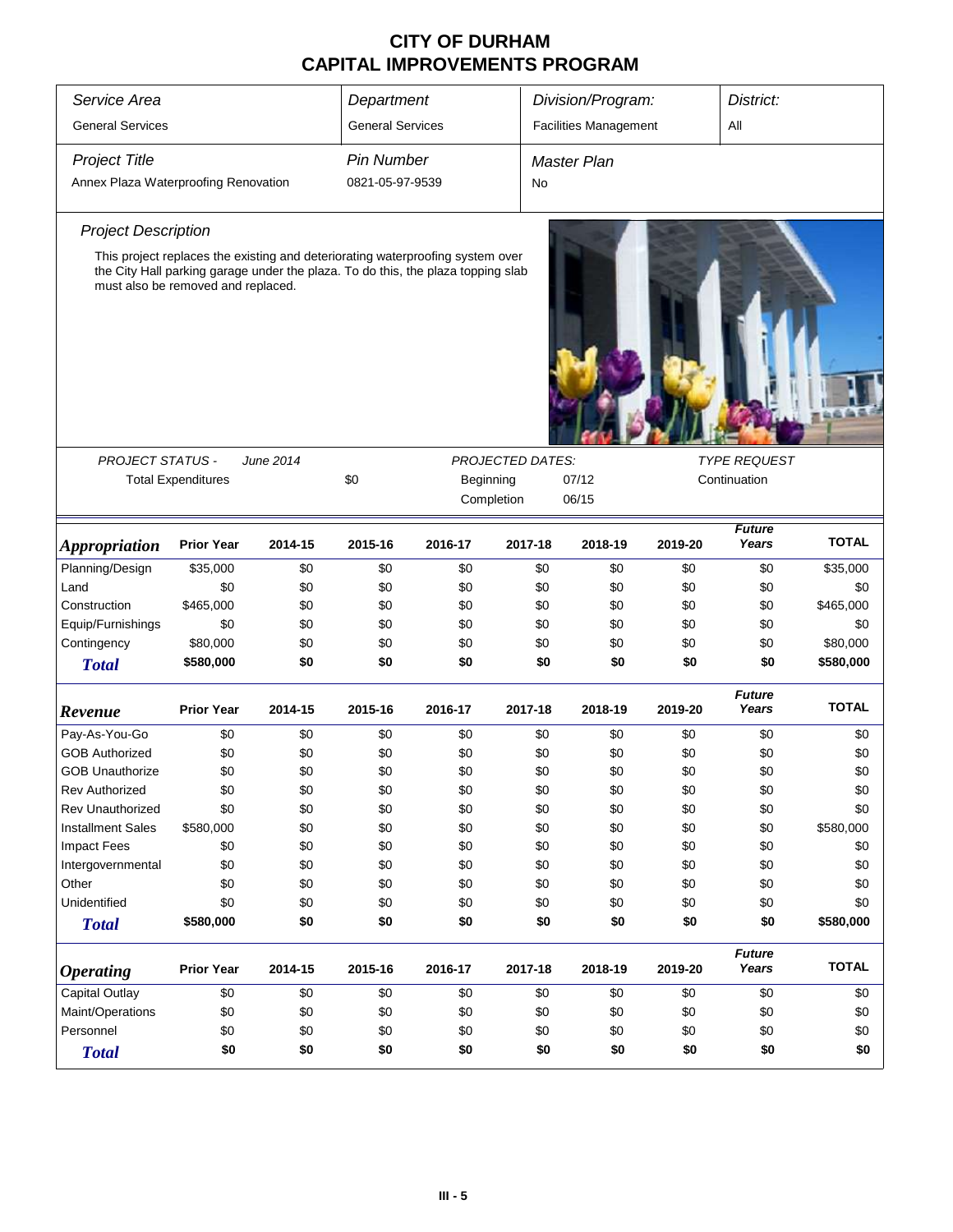| Service Area                |                           |                                                                                                                                                                                                                                                                                                                                                                          | Department              |            |                         | Division/Program:  |         | District:                                     |              |
|-----------------------------|---------------------------|--------------------------------------------------------------------------------------------------------------------------------------------------------------------------------------------------------------------------------------------------------------------------------------------------------------------------------------------------------------------------|-------------------------|------------|-------------------------|--------------------|---------|-----------------------------------------------|--------------|
| <b>General Services</b>     |                           |                                                                                                                                                                                                                                                                                                                                                                          | <b>General Services</b> |            |                         |                    |         | 3                                             |              |
| <b>Project Title</b>        |                           |                                                                                                                                                                                                                                                                                                                                                                          | <b>Pin Number</b>       |            |                         | <b>Master Plan</b> |         |                                               |              |
| Cemeteries Upgrade          |                           |                                                                                                                                                                                                                                                                                                                                                                          | 0821-09-16-2884         |            |                         |                    |         |                                               |              |
| <b>Project Description</b>  |                           | This project provides for analysis, studies and design for cemeteries facilities<br>and internal roadways. Existing facilities are old and delappidated. Some<br>require renovation and some require replacement. FY15 funding is designated<br>for the design of Priority 1 repairs/improvements that are necessary for study<br>recommended construction improvements. |                         |            |                         |                    |         | THE R REGISTER OF<br><b>NAMES AND ADDRESS</b> |              |
| <b>PROJECT STATUS -</b>     | <b>Total Expenditures</b> | June 2014<br>\$186,463                                                                                                                                                                                                                                                                                                                                                   |                         | Beginning  | <b>PROJECTED DATES:</b> | 02/07              |         | <b>TYPE REQUEST</b><br>Continuation           |              |
|                             |                           |                                                                                                                                                                                                                                                                                                                                                                          |                         | Completion |                         | 06/16              |         |                                               |              |
| <i><b>Appropriation</b></i> | <b>Prior Year</b>         | 2014-15                                                                                                                                                                                                                                                                                                                                                                  | 2015-16                 | 2016-17    | 2017-18                 | 2018-19            | 2019-20 | <b>Future</b><br>Years                        | <b>TOTAL</b> |
| Planning/Design             | \$124,782                 | \$240,000                                                                                                                                                                                                                                                                                                                                                                | \$0                     | \$0        | \$0                     | \$0                | \$0     | \$0                                           | \$364,782    |
| Land                        | \$0                       | \$0                                                                                                                                                                                                                                                                                                                                                                      | \$0                     | \$0        | \$0                     | \$0                | \$0     | \$0                                           | \$0          |
| Construction                | \$143,669                 | \$100,000                                                                                                                                                                                                                                                                                                                                                                | \$0                     | \$0        | \$0                     | \$0                | \$0     | \$0                                           | \$243,669    |
| Equip/Furnishings           | \$0                       | \$0                                                                                                                                                                                                                                                                                                                                                                      | \$0                     | \$0        | \$0                     | \$0                | \$0     | \$0                                           | \$0          |
| Contingency                 | \$21,549                  | \$0                                                                                                                                                                                                                                                                                                                                                                      | \$0                     | \$0        | \$0                     | \$0                | \$0     | \$0                                           | \$21,549     |
| <b>Total</b>                | \$290,000                 | \$340,000                                                                                                                                                                                                                                                                                                                                                                | \$0                     | \$0        | \$0                     | \$0                | \$0     | \$0                                           | \$630,000    |
| Revenue                     | <b>Prior Year</b>         | 2014-15                                                                                                                                                                                                                                                                                                                                                                  | 2015-16                 | 2016-17    | 2017-18                 | 2018-19            | 2019-20 | <b>Future</b><br>Years                        | TOTAL        |
| Pay-As-You-Go               | \$0                       | \$0                                                                                                                                                                                                                                                                                                                                                                      | \$0                     | \$0        | \$0                     | \$0                | \$0     | \$0                                           | \$0          |
| <b>GOB Authorized</b>       | \$190,000                 | \$0                                                                                                                                                                                                                                                                                                                                                                      | \$0                     | \$0        | \$0                     | \$0                | \$0     | \$0                                           | \$190,000    |
| <b>GOB Unauthorize</b>      | \$0                       | \$0                                                                                                                                                                                                                                                                                                                                                                      | \$0                     | \$0        | \$0                     | \$0                | \$0     | \$0                                           | \$0          |
| <b>Rev Authorized</b>       | \$0                       | \$0                                                                                                                                                                                                                                                                                                                                                                      | \$0                     | \$0        | \$0                     | \$0                | \$0     | \$0                                           | \$0          |
| Rev Unauthorized            | \$0                       | \$0                                                                                                                                                                                                                                                                                                                                                                      | \$0                     | \$0        | \$0                     | \$0                | \$0     | \$0                                           | \$0          |
| <b>Installment Sales</b>    | \$0                       | \$0                                                                                                                                                                                                                                                                                                                                                                      | \$0                     | \$0        | \$0                     | \$0                | \$0     | \$0                                           | \$0          |
| <b>Impact Fees</b>          | \$0                       | \$0                                                                                                                                                                                                                                                                                                                                                                      | \$0                     | \$0        | \$0                     | \$0                | \$0     | \$0                                           | \$0          |
| Intergovernmental           | \$0                       | \$0                                                                                                                                                                                                                                                                                                                                                                      | \$0                     | \$0        | \$0                     | \$0                | \$0     | \$0                                           | \$0          |
| Other                       | \$100,000                 | \$340,000                                                                                                                                                                                                                                                                                                                                                                | \$0                     | \$0        | \$0                     | \$0                | \$0     | \$0                                           | \$440,000    |
| <b>Total</b>                | \$290,000                 | \$340,000                                                                                                                                                                                                                                                                                                                                                                | \$0                     | \$0        | \$0                     | \$0                | \$0     | \$0                                           | \$630,000    |
| <b>Operating</b>            | <b>Prior Year</b>         | 2014-15                                                                                                                                                                                                                                                                                                                                                                  | 2015-16                 | 2016-17    | 2017-18                 | 2018-19            | 2019-20 | <b>Future</b><br>Years                        | <b>TOTAL</b> |
| <b>Capital Outlay</b>       | \$0                       | \$0                                                                                                                                                                                                                                                                                                                                                                      | \$0                     | \$0        | \$0                     | \$0                | \$0     | \$0                                           | \$0          |
| Maint/Operations            | \$0                       | \$0                                                                                                                                                                                                                                                                                                                                                                      | \$0                     | \$0        | \$0                     | \$0                | \$0     | \$0                                           | \$0          |
| Personnel                   | \$0                       | \$0                                                                                                                                                                                                                                                                                                                                                                      | \$0                     | \$0        | \$0                     | \$0                | \$0     | \$0                                           | \$0          |
| <b>Total</b>                | \$0                       | \$0                                                                                                                                                                                                                                                                                                                                                                      | \$0                     | \$0        | \$0                     | \$0                | \$0     | \$0                                           | \$0          |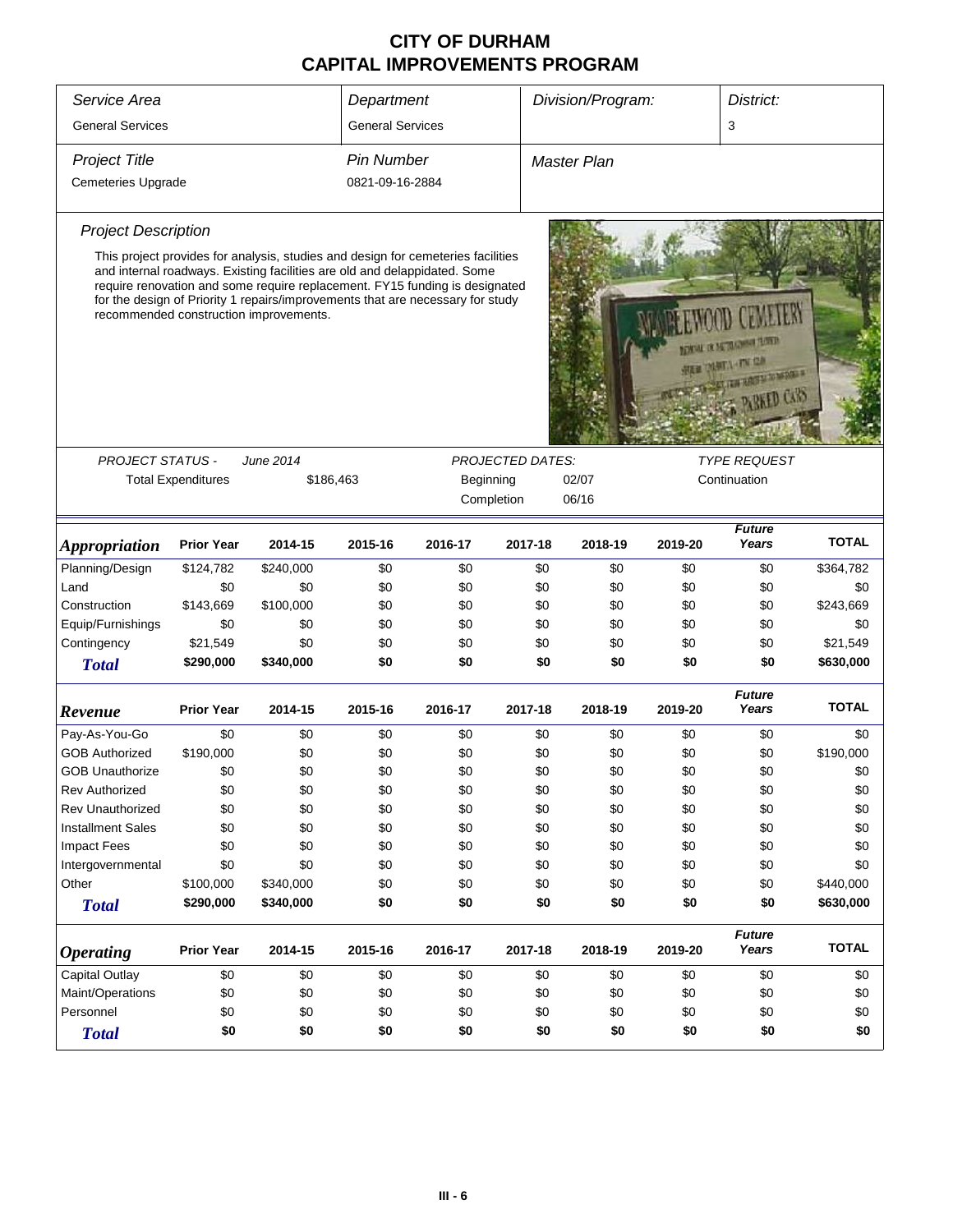| Service Area                          |                                                                                                                                                                                                                                                                                                                                                                             |           | Department              |           |                         | Division/Program: |         | District:              |              |
|---------------------------------------|-----------------------------------------------------------------------------------------------------------------------------------------------------------------------------------------------------------------------------------------------------------------------------------------------------------------------------------------------------------------------------|-----------|-------------------------|-----------|-------------------------|-------------------|---------|------------------------|--------------|
| <b>General Services</b>               |                                                                                                                                                                                                                                                                                                                                                                             |           | <b>General Services</b> |           |                         |                   |         | 5                      |              |
| <b>Project Title</b>                  |                                                                                                                                                                                                                                                                                                                                                                             |           | <b>Pin Number</b>       |           |                         | Master Plan       |         |                        |              |
| City Hall and Annex Building Envelope |                                                                                                                                                                                                                                                                                                                                                                             |           | 0821-05-97-9539         |           |                         |                   |         |                        |              |
| <b>Project Description</b>            |                                                                                                                                                                                                                                                                                                                                                                             |           |                         |           |                         |                   |         |                        |              |
|                                       | This Building Envelope project will correct condensation issues, replace<br>skylights, relocate ductwork, repair leaking windows, replace exterior window<br>glazing, replace 50% of exterior brick, repair facing panel caulking and repair<br>leaking floor drains. This investment will protect the recent City Hall/Annex<br>renovation from water infiltration damage. |           |                         |           |                         |                   |         |                        |              |
| <b>PROJECT STATUS -</b>               |                                                                                                                                                                                                                                                                                                                                                                             | June 2014 |                         |           | <b>PROJECTED DATES:</b> |                   |         | <b>TYPE REQUEST</b>    |              |
|                                       | <b>Total Expenditures</b>                                                                                                                                                                                                                                                                                                                                                   | \$947,778 |                         | Beginning | Completion              | 07/13<br>06/15    |         | Continuation           |              |
| <i><b>Appropriation</b></i>           | <b>Prior Year</b>                                                                                                                                                                                                                                                                                                                                                           | 2014-15   | 2015-16                 | 2016-17   | 2017-18                 | 2018-19           | 2019-20 | <b>Future</b><br>Years | <b>TOTAL</b> |
| Planning/Design                       | \$836,218                                                                                                                                                                                                                                                                                                                                                                   | \$0       | \$0                     | \$0       | \$0                     | \$0               | \$0     | \$0                    | \$836,218    |
| Land                                  | \$0                                                                                                                                                                                                                                                                                                                                                                         | \$0       | \$0                     | \$0       | \$0                     | \$0               | \$0     | \$0                    | \$0          |
| Construction                          | \$3,256,658                                                                                                                                                                                                                                                                                                                                                                 | \$0       | \$0                     | \$0       | \$0                     | \$0               | \$0     | \$0                    | \$3,256,658  |
| Equip/Furnishings                     | \$0                                                                                                                                                                                                                                                                                                                                                                         | \$0       | \$0                     | \$0       | \$0                     | \$0               | \$0     | \$0                    | \$0          |
| Contingency                           | \$477,500                                                                                                                                                                                                                                                                                                                                                                   | \$0       | \$0                     | \$0       | \$0                     | \$0               | \$0     | \$0                    | \$477,500    |
| <b>Total</b>                          | \$4,570,376                                                                                                                                                                                                                                                                                                                                                                 | \$0       | \$0                     | \$0       | \$0                     | \$0               | \$0     | \$0                    | \$4,570,376  |
| Revenue                               | <b>Prior Year</b>                                                                                                                                                                                                                                                                                                                                                           | 2014-15   | 2015-16                 | 2016-17   | 2017-18                 | 2018-19           | 2019-20 | <b>Future</b><br>Years | TOTAL        |
| Pay-As-You-Go                         | \$0                                                                                                                                                                                                                                                                                                                                                                         | \$0       | \$0                     | \$0       | \$0                     | \$0               | \$0     | \$0                    | \$0          |
| <b>GOB Authorized</b>                 | \$0                                                                                                                                                                                                                                                                                                                                                                         | \$0       | \$0                     | \$0       | \$0                     | \$0               | \$0     | \$0                    | \$0          |
| <b>GOB Unauthorize</b>                | \$0                                                                                                                                                                                                                                                                                                                                                                         | \$0       | \$0                     | \$0       | \$0                     | \$0               | \$0     | \$0                    | \$0          |
| Rev Authorized                        | \$0                                                                                                                                                                                                                                                                                                                                                                         | \$0       | \$0                     | \$0       | \$0                     | \$0               | \$0     | \$0                    | \$0          |
| <b>Rev Unauthorized</b>               | \$0                                                                                                                                                                                                                                                                                                                                                                         | \$0       | \$0                     | \$0       | \$0                     | \$0               | \$0     | \$0                    | \$0          |
| <b>Installment Sales</b>              | \$4,570,376                                                                                                                                                                                                                                                                                                                                                                 | \$0       | \$0                     | \$0       | \$0                     | \$0               | \$0     | \$0                    | \$4,570,376  |
| <b>Impact Fees</b>                    | \$0                                                                                                                                                                                                                                                                                                                                                                         | \$0       | \$0                     | \$0       | \$0                     | \$0               | \$0     | \$0                    | \$0          |
| Intergovernmental                     | \$0                                                                                                                                                                                                                                                                                                                                                                         | \$0       | \$0                     | \$0       | \$0                     | \$0               | \$0     | \$0                    | \$0          |
| Other                                 | \$0                                                                                                                                                                                                                                                                                                                                                                         | \$0       | \$0                     | \$0       | \$0                     | \$0               | \$0     | \$0                    | \$0          |
| Unidentified                          | \$0                                                                                                                                                                                                                                                                                                                                                                         | \$0       | \$0                     | \$0       | \$0                     | \$0               | \$0     | \$0                    | \$0          |
| <b>Total</b>                          | \$4,570,376                                                                                                                                                                                                                                                                                                                                                                 | \$0       | \$0                     | \$0       | \$0                     | \$0               | \$0     | \$0                    | \$4,570,376  |
| <b>Operating</b>                      | <b>Prior Year</b>                                                                                                                                                                                                                                                                                                                                                           | 2014-15   | 2015-16                 | 2016-17   | 2017-18                 | 2018-19           | 2019-20 | <b>Future</b><br>Years | <b>TOTAL</b> |
| Capital Outlay                        | \$0                                                                                                                                                                                                                                                                                                                                                                         | \$0       | \$0                     | \$0       | \$0                     | \$0               | \$0     | \$0                    | \$0          |
| Maint/Operations                      | \$0                                                                                                                                                                                                                                                                                                                                                                         | \$0       | \$0                     | \$0       | \$0                     | \$0               | \$0     | \$0                    | \$0          |
| Personnel                             | \$0                                                                                                                                                                                                                                                                                                                                                                         | \$0       | \$0                     | \$0       | \$0                     | \$0               | \$0     | \$0                    | \$0          |
| <b>Total</b>                          | \$0                                                                                                                                                                                                                                                                                                                                                                         | \$0       | \$0                     | \$0       | \$0                     | \$0               | \$0     | \$0                    | \$0          |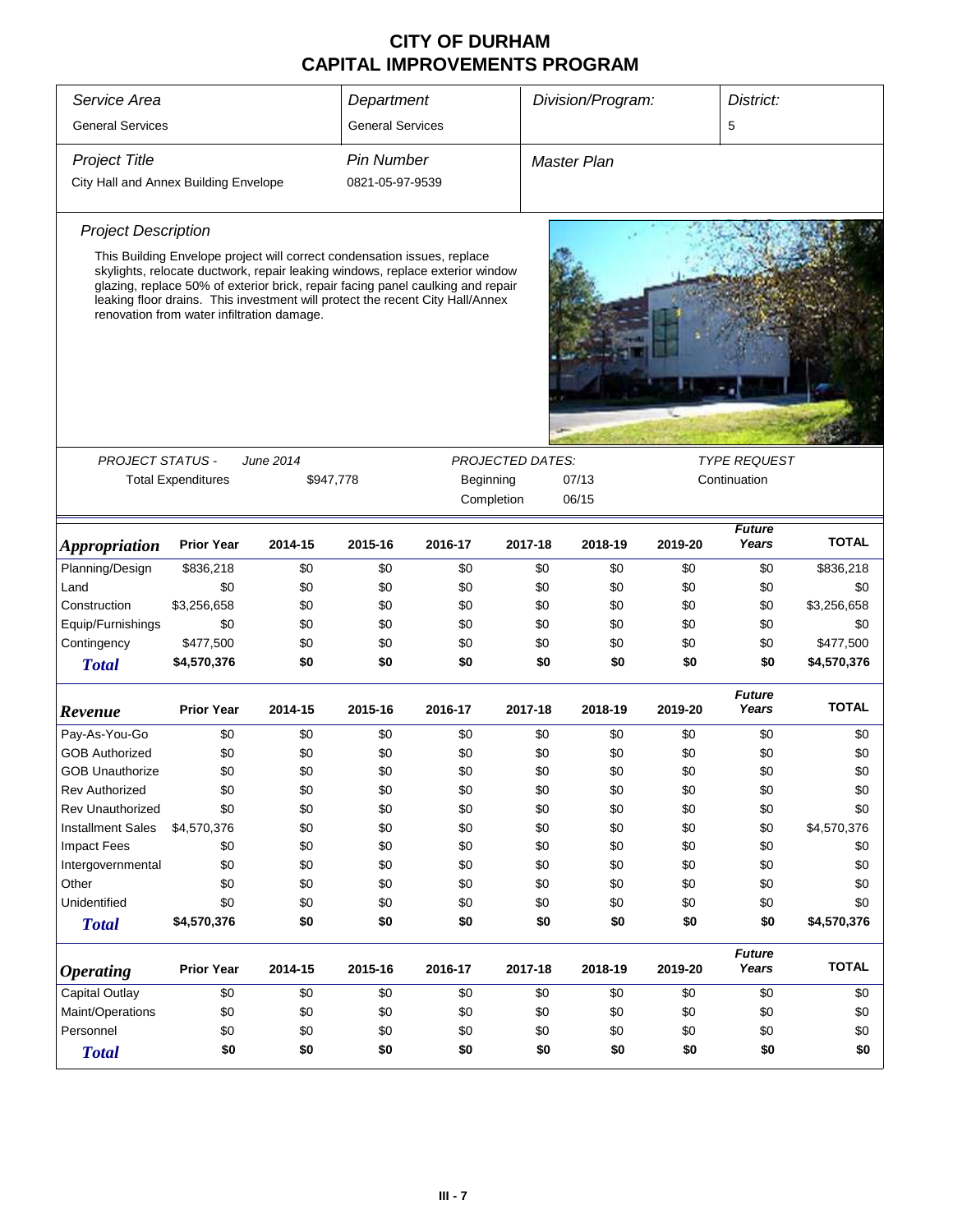| Service Area                  |                                                                                                                                                           |           | Department              |           |                         | Division/Program:            |                 | District:              |              |
|-------------------------------|-----------------------------------------------------------------------------------------------------------------------------------------------------------|-----------|-------------------------|-----------|-------------------------|------------------------------|-----------------|------------------------|--------------|
| <b>General Services</b>       |                                                                                                                                                           |           | <b>General Services</b> |           |                         | <b>Facilities Operations</b> |                 | All                    |              |
| <b>Project Title</b>          |                                                                                                                                                           |           | <b>Pin Number</b>       |           |                         | <b>Master Plan</b>           |                 |                        |              |
| City Hall Chiller Replacement |                                                                                                                                                           |           | 0821-05-97-9539         |           |                         |                              |                 |                        |              |
|                               |                                                                                                                                                           |           |                         |           |                         |                              |                 |                        |              |
| <b>Project Description</b>    |                                                                                                                                                           |           |                         |           |                         |                              |                 |                        |              |
| outages due to age.           | Replacement of two 150-ton chillers which serve the City Hall complex.<br>Existing chillers are at the end of their useful life, and are prone to ongoing |           |                         |           |                         |                              | <b>TTY HALL</b> |                        |              |
| <b>PROJECT STATUS -</b>       |                                                                                                                                                           | June 2014 |                         |           |                         |                              |                 | <b>TYPE REQUEST</b>    |              |
|                               | <b>Total Expenditures</b>                                                                                                                                 |           | \$0                     | Beginning | <b>PROJECTED DATES:</b> | 03/12                        |                 | Continuation           |              |
|                               |                                                                                                                                                           |           |                         |           | Completion              | 06/15                        |                 |                        |              |
|                               |                                                                                                                                                           |           |                         |           |                         |                              |                 |                        |              |
| <i><b>Appropriation</b></i>   | <b>Prior Year</b>                                                                                                                                         | 2014-15   | 2015-16                 | 2016-17   | 2017-18                 | 2018-19                      | 2019-20         | <b>Future</b><br>Years | <b>TOTAL</b> |
| Planning/Design               | \$100,000                                                                                                                                                 | \$0       | \$0                     | \$0       | \$0                     | \$0                          | \$0             | \$0                    | \$100,000    |
| Land                          | \$0                                                                                                                                                       | \$0       | \$0                     | \$0       | \$0                     | \$0                          | \$0             | \$0                    | \$0          |
| Construction                  | \$800,000                                                                                                                                                 | \$0       | \$0                     | \$0       | \$0                     | \$0                          | \$0             | \$0                    | \$800,000    |
| Equip/Furnishings             | \$0                                                                                                                                                       | \$0       | \$0                     | \$0       | \$0                     | \$0                          | \$0             | \$0                    | \$0          |
| Contingency                   | \$50,000                                                                                                                                                  | \$0       | \$0                     | \$0       | \$0                     | \$0                          | \$0             | \$0                    | \$50,000     |
| <b>Total</b>                  | \$950,000                                                                                                                                                 | \$0       | \$0                     | \$0       | \$0                     | \$0                          | \$0             | \$0                    | \$950,000    |
| Revenue                       | <b>Prior Year</b>                                                                                                                                         | 2014-15   | 2015-16                 | 2016-17   | 2017-18                 | 2018-19                      | 2019-20         | <b>Future</b><br>Years | <b>TOTAL</b> |
| Pay-As-You-Go                 | \$0                                                                                                                                                       | \$0       | \$0                     | \$0       | \$0                     | \$0                          | \$0             | \$0                    | \$0          |
| <b>GOB Authorized</b>         | \$0                                                                                                                                                       | \$0       | \$0                     | \$0       | \$0                     | \$0                          | \$0             | \$0                    | \$0          |
| <b>GOB Unauthorize</b>        | \$0                                                                                                                                                       | \$0       | \$0                     | \$0       | \$0                     | \$0                          | \$0             | \$0                    | \$0          |
| <b>Rev Authorized</b>         | \$0                                                                                                                                                       | \$0       | \$0                     | \$0       | \$0                     | \$0                          | \$0             | \$0                    | \$0          |
| <b>Rev Unauthorized</b>       | \$0                                                                                                                                                       | \$0       | \$0                     | \$0       | \$0                     | \$0                          | \$0             | \$0                    | \$0          |
| <b>Installment Sales</b>      | \$950,000                                                                                                                                                 | \$0       | \$0                     | \$0       | \$0                     | \$0                          | \$0             | \$0                    | \$950,000    |
| <b>Impact Fees</b>            | \$0                                                                                                                                                       | \$0       | \$0                     | \$0       | \$0                     | \$0                          | \$0             | \$0                    | \$0          |
| Intergovernmental             | \$0                                                                                                                                                       | \$0       | \$0                     | \$0       | \$0                     | \$0                          | \$0             | \$0                    | \$0          |
| Other                         | \$0                                                                                                                                                       | \$0       | \$0                     | \$0       | \$0                     | \$0                          | \$0             | \$0                    | \$0          |
| Unidentified                  | \$0                                                                                                                                                       | \$0       | \$0                     | \$0       | \$0                     | \$0                          | \$0             | \$0                    | \$0          |
| <b>Total</b>                  | \$950,000                                                                                                                                                 | \$0       | \$0                     | \$0       | \$0                     | \$0                          | \$0             | \$0                    | \$950,000    |
| <b>Operating</b>              | <b>Prior Year</b>                                                                                                                                         | 2014-15   | 2015-16                 | 2016-17   | 2017-18                 | 2018-19                      | 2019-20         | <b>Future</b><br>Years | <b>TOTAL</b> |
| <b>Capital Outlay</b>         | \$0                                                                                                                                                       | \$0       | \$0                     | \$0       | \$0                     | \$0                          | \$0             | \$0                    | \$0          |
| Maint/Operations              | \$0                                                                                                                                                       | \$0       | \$0                     | \$0       | \$0                     | \$0                          | \$0             | \$0                    | \$0          |
| Personnel                     | \$0                                                                                                                                                       | \$0       | \$0                     | \$0       | \$0                     | \$0                          | \$0             | \$0                    | \$0          |
| <b>Total</b>                  | \$0                                                                                                                                                       | \$0       | \$0                     | \$0       | \$0                     | \$0                          | \$0             | \$0                    | \$0          |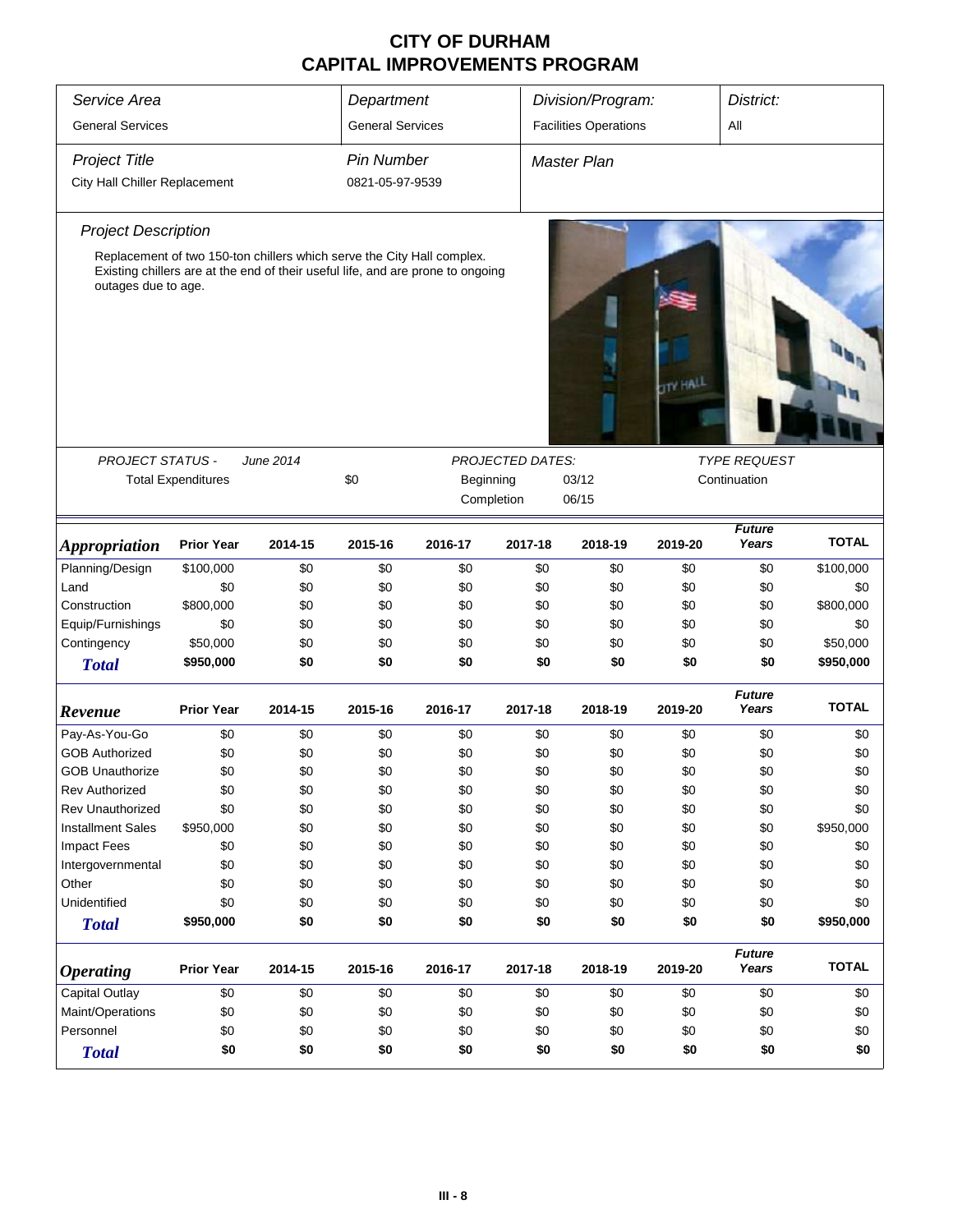| Service Area                   |                                                                                                                                                                                                      |           | Department              |         |                         | Division/Program:      |         | District:              |              |
|--------------------------------|------------------------------------------------------------------------------------------------------------------------------------------------------------------------------------------------------|-----------|-------------------------|---------|-------------------------|------------------------|---------|------------------------|--------------|
| <b>General Services</b>        |                                                                                                                                                                                                      |           | <b>General Services</b> |         |                         | <b>Human Resources</b> |         |                        |              |
| <b>Project Title</b>           |                                                                                                                                                                                                      |           | <b>Pin Number</b>       |         |                         | <b>Master Plan</b>     |         |                        |              |
| City Hall HR Suite Renovations |                                                                                                                                                                                                      |           | 0821-05-97-9539         |         |                         |                        |         |                        |              |
| <b>Project Description</b>     |                                                                                                                                                                                                      |           |                         |         |                         |                        |         |                        |              |
|                                | Renovations to HR suite in City Hall to more appropriately utilize existing<br>space, consolidate HR personnel to one location for improved<br>communications, and overall operational efficiencies. |           |                         |         |                         | 11.8169                |         | 33 to come             |              |
|                                |                                                                                                                                                                                                      |           |                         |         |                         | <b>SERVING</b>         |         |                        |              |
| <b>PROJECT STATUS -</b>        |                                                                                                                                                                                                      | June 2014 |                         |         | <b>PROJECTED DATES:</b> |                        |         | <b>TYPE REQUEST</b>    |              |
|                                | <b>Total Expenditures</b>                                                                                                                                                                            |           | \$0                     |         | Beginning               | 07/13                  |         | Continuation           |              |
|                                |                                                                                                                                                                                                      |           |                         |         | Completion              | 12/14                  |         |                        |              |
| <b>Appropriation</b>           | <b>Prior Year</b>                                                                                                                                                                                    | 2014-15   | 2015-16                 | 2016-17 | 2017-18                 | 2018-19                | 2019-20 | <b>Future</b><br>Years | <b>TOTAL</b> |
| Construction                   | \$200,000                                                                                                                                                                                            | \$0       | \$0                     | \$0     | \$0                     | \$0                    | \$0     | \$0                    | \$200,000    |
| Contingency                    | \$0                                                                                                                                                                                                  | \$0       | \$0                     | \$0     | \$0                     | \$0                    | \$0     | \$0                    | \$0          |
| <b>Total</b>                   | \$200,000                                                                                                                                                                                            | \$0       | \$0                     | \$0     | \$0                     | \$0                    | \$0     | \$0                    | \$200,000    |
| Revenue                        | <b>Prior Year</b>                                                                                                                                                                                    | 2014-15   | 2015-16                 | 2016-17 | 2017-18                 | 2018-19                | 2019-20 | <b>Future</b><br>Years | <b>TOTAL</b> |
| Other                          | \$200,000                                                                                                                                                                                            | \$0       | \$0                     | \$0     | \$0                     | \$0                    | \$0     | \$0                    | \$200,000    |
| Unidentified                   | \$0                                                                                                                                                                                                  | \$0       | \$0                     | \$0     | \$0                     | \$0                    | \$0     | \$0                    | \$0          |
| <b>Total</b>                   | \$200,000                                                                                                                                                                                            | \$0       | \$0                     | \$0     | \$0                     | \$0                    | \$0     | \$0                    | \$200,000    |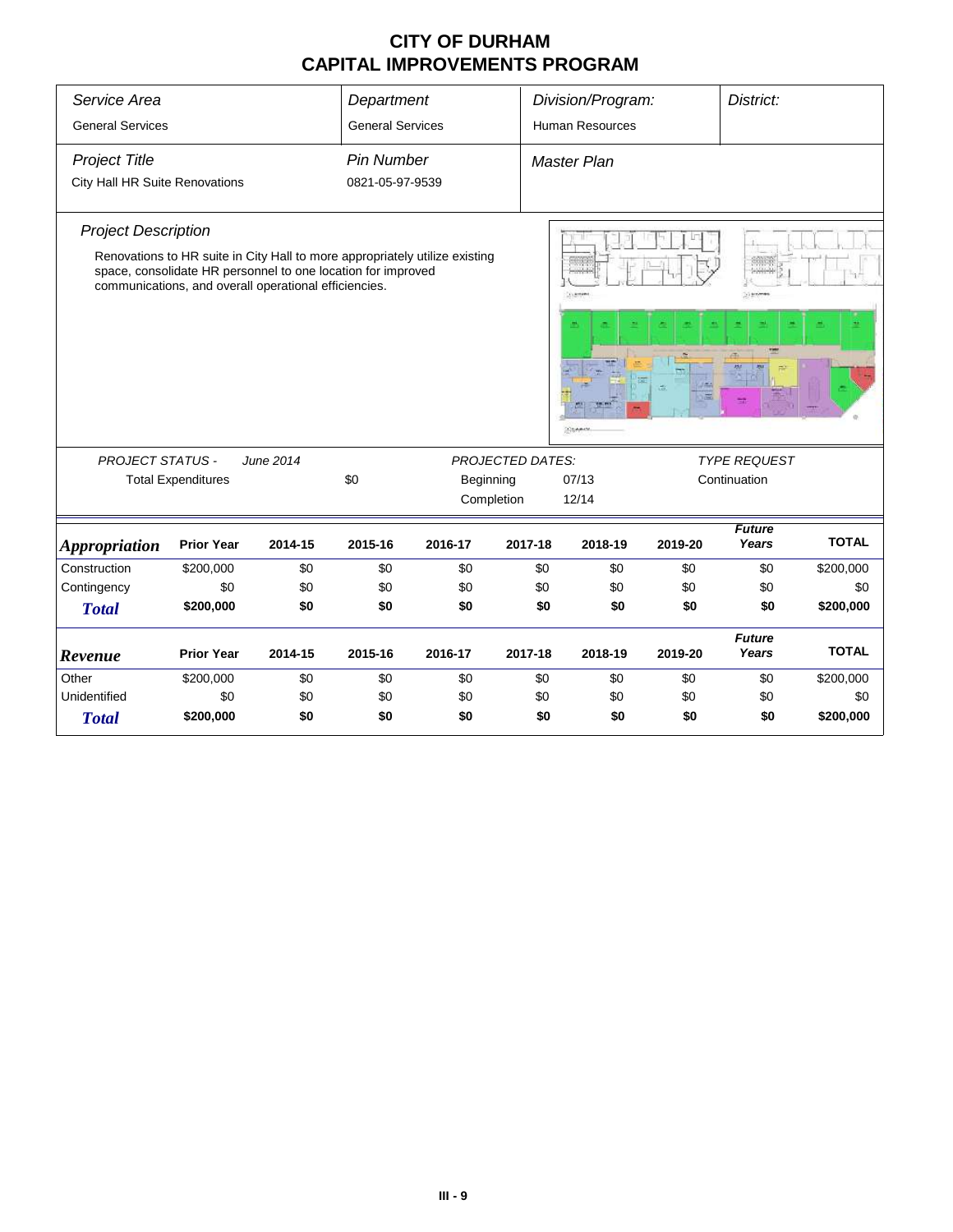| Service Area                          |                           |                                                                                                                                                   | Department              |         |                         | Division/Program:        |         | District:              |              |
|---------------------------------------|---------------------------|---------------------------------------------------------------------------------------------------------------------------------------------------|-------------------------|---------|-------------------------|--------------------------|---------|------------------------|--------------|
| <b>General Services</b>               |                           |                                                                                                                                                   | <b>General Services</b> |         |                         | <b>Energy Management</b> |         | All                    |              |
| <b>Project Title</b>                  |                           |                                                                                                                                                   | <b>Pin Number</b>       |         |                         | <b>Master Plan</b>       |         |                        |              |
| Energy Management Projects Ph. I & II |                           |                                                                                                                                                   | 0822-14-34-0100         |         |                         |                          |         |                        |              |
|                                       |                           |                                                                                                                                                   |                         |         |                         |                          |         |                        |              |
| <b>Project Description</b>            |                           |                                                                                                                                                   |                         |         |                         |                          |         |                        |              |
| Fire Station #2.                      |                           | This phase will reduce electric and natural gas costs through HVAC<br>improvements at City Hall, General Services, Fleet, Fire Administration and |                         |         |                         |                          |         |                        |              |
| <b>PROJECT STATUS -</b>               |                           | June 2014                                                                                                                                         |                         |         | <b>PROJECTED DATES:</b> |                          |         | <b>TYPE REQUEST</b>    |              |
|                                       | <b>Total Expenditures</b> | \$213,875                                                                                                                                         |                         |         | Beginning               | 07/13                    |         | Continuation           |              |
|                                       |                           |                                                                                                                                                   |                         |         | Completion              | 12/15                    |         |                        |              |
| <i><b>Appropriation</b></i>           | <b>Prior Year</b>         | 2014-15                                                                                                                                           | 2015-16                 | 2016-17 | 2017-18                 | 2018-19                  | 2019-20 | <b>Future</b><br>Years | <b>TOTAL</b> |
| Planning/Design                       | \$37,646                  | \$103,500                                                                                                                                         | \$0                     | \$0     | \$0                     | \$0                      | \$0     | \$0                    | \$141,146    |
| Construction                          | \$731,395                 | \$289,500                                                                                                                                         | \$0                     | \$0     | \$0                     | \$0                      | \$0     | \$0                    | \$1,020,895  |
| Contingency                           | \$85,449                  | \$0                                                                                                                                               | \$0                     | \$0     | \$0                     | \$0                      | \$0     | \$0                    | \$85,449     |
| <b>Total</b>                          | \$854,490                 | \$393,000                                                                                                                                         | \$0                     | \$0     | \$0                     | \$0                      | \$0     | \$0                    | \$1,247,490  |
| Revenue                               | <b>Prior Year</b>         | 2014-15                                                                                                                                           | 2015-16                 | 2016-17 | 2017-18                 | 2018-19                  | 2019-20 | <b>Future</b><br>Years | <b>TOTAL</b> |
| Other                                 | \$854,490                 | \$393,000                                                                                                                                         | \$0                     | \$0     | \$0                     | \$0                      | \$0     | \$0                    | \$1,247,490  |
| Unidentified                          | \$0                       | \$0                                                                                                                                               | \$0                     | \$0     | \$0                     | \$0                      | \$0     | \$0                    | \$0          |
| <b>Total</b>                          | \$854,490                 | \$393,000                                                                                                                                         | \$0                     | \$0     | \$0                     | \$0                      | \$0     | \$0                    | \$1,247,490  |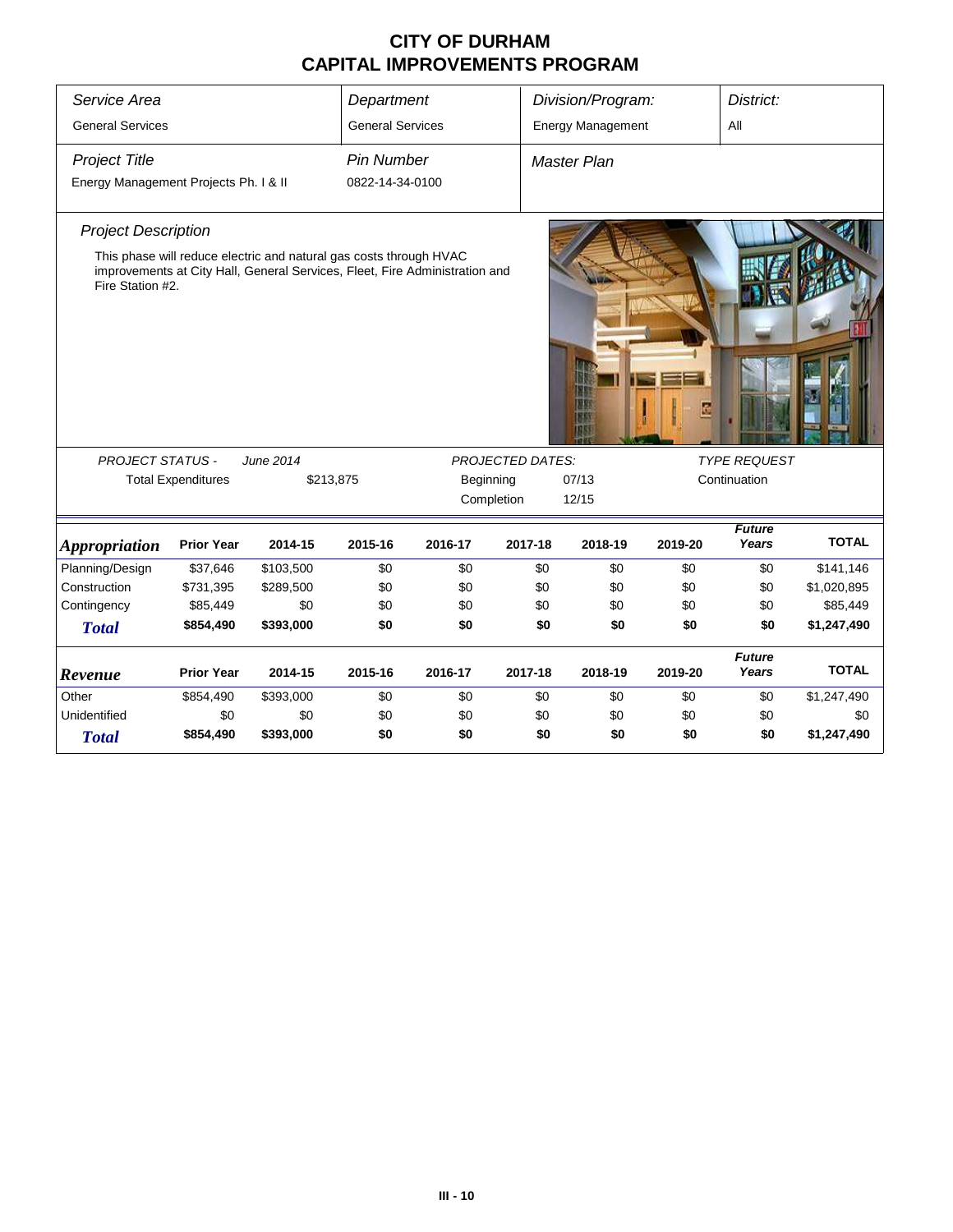| Service Area                                               |                           |                                                                                                                                        | Department        |            |                         | Division/Program:    |            | District:                           |                   |
|------------------------------------------------------------|---------------------------|----------------------------------------------------------------------------------------------------------------------------------------|-------------------|------------|-------------------------|----------------------|------------|-------------------------------------|-------------------|
| <b>General Services</b>                                    |                           |                                                                                                                                        | Fleet             |            |                         |                      |            | All                                 |                   |
| <b>Project Title</b><br><b>General Fund Fleet Vehicles</b> |                           |                                                                                                                                        | <b>Pin Number</b> |            |                         | <b>Master Plan</b>   |            |                                     |                   |
| <b>Project Description</b>                                 |                           |                                                                                                                                        |                   |            |                         |                      |            |                                     |                   |
|                                                            |                           | This project is for the financing of fleet vehicles for all general fund<br>departments. Majority of replacements are police vehicles. |                   |            |                         | 222<br><b>DURHAM</b> |            |                                     | Ç<br>Emergency    |
|                                                            |                           |                                                                                                                                        |                   |            |                         |                      |            |                                     |                   |
| <b>PROJECT STATUS -</b>                                    | <b>Total Expenditures</b> | June 2014<br>\$7,579,812                                                                                                               |                   | Beginning  | <b>PROJECTED DATES:</b> | 10/11                |            | <b>TYPE REQUEST</b><br>Continuation |                   |
|                                                            |                           |                                                                                                                                        |                   |            | Completion              | 03/24                |            |                                     |                   |
|                                                            |                           |                                                                                                                                        |                   |            |                         |                      |            |                                     |                   |
|                                                            | <b>Prior Year</b>         | 2014-15                                                                                                                                | 2015-16           | 2016-17    | 2017-18                 | 2018-19              | 2019-20    | <b>Future</b><br>Years              | <b>TOTAL</b>      |
| <i><b>Appropriation</b></i><br>Planning/Design             | $$0$$                     | \$0                                                                                                                                    | \$0               | \$0        | \$0                     | \$0                  | \$0        | \$0                                 | \$0               |
| Land                                                       | \$0                       | \$0                                                                                                                                    | \$0               | \$0        | \$0                     | \$0                  | \$0        | \$0                                 | \$0               |
| Construction                                               | \$7,788,112               | \$3,000,000                                                                                                                            | \$0               | \$0        | \$0                     | \$0                  | \$0        | \$0                                 | 10,788,112        |
| Equip/Furnishings                                          | \$0                       | \$0                                                                                                                                    | \$0               | \$0        | \$0                     | \$0                  | \$0        | \$0                                 | \$0               |
| Contingency                                                | \$0                       | \$0                                                                                                                                    | \$0               | \$0        | \$0                     | \$0                  | \$0        | \$0                                 | \$0               |
| <b>Total</b>                                               | \$7,788,112               | \$3,000,000                                                                                                                            | \$0               | \$0        | \$0                     | \$0                  | \$0        | \$0                                 | \$10,788,112      |
| Revenue                                                    | <b>Prior Year</b>         | 2014-15                                                                                                                                | 2015-16           | 2016-17    | 2017-18                 | 2018-19              | 2019-20    | <b>Future</b><br>Years              | <b>TOTAL</b>      |
|                                                            | \$0                       | \$0                                                                                                                                    | \$0               | \$0        | \$0                     | \$0                  | \$0        | \$0                                 | \$0               |
| Pay-As-You-Go<br><b>GOB Authorized</b>                     |                           |                                                                                                                                        |                   |            |                         |                      |            |                                     |                   |
|                                                            | \$0<br>\$0                | \$0<br>\$0                                                                                                                             | \$0<br>\$0        | \$0<br>\$0 | \$0<br>\$0              | \$0<br>\$0           | \$0<br>\$0 | \$0<br>\$0                          | \$0               |
| <b>GOB Unauthorize</b>                                     |                           |                                                                                                                                        |                   |            |                         |                      |            |                                     | \$0               |
| Rev Authorized<br>Rev Unauthorized                         | \$0                       | \$0                                                                                                                                    | \$0               | \$0        | \$0                     | \$0                  | \$0        | \$0                                 | \$0               |
|                                                            | \$0                       | \$0                                                                                                                                    | \$0               | \$0        | \$0                     | \$0                  | \$0        | \$0                                 | \$0               |
| <b>Installment Sales</b>                                   | \$0                       | \$0                                                                                                                                    | \$0               | \$0        | \$0                     | \$0                  | \$0        | \$0                                 | \$0               |
| <b>Impact Fees</b>                                         | \$0                       | \$0                                                                                                                                    | \$0               | \$0        | \$0                     | \$0                  | \$0        | \$0                                 | \$0               |
| Intergovernmental                                          | \$0                       | \$0                                                                                                                                    | \$0               | \$0        | \$0                     | \$0                  | \$0        | \$0                                 | \$0               |
| Other<br>Unidentified                                      | \$7,788,112<br>\$0        | \$3,000,000<br>\$0                                                                                                                     | \$0<br>\$0        | \$0<br>\$0 | \$0<br>\$0              | \$0<br>\$0           | \$0<br>\$0 | \$0<br>\$0                          | 10,788,112<br>\$0 |